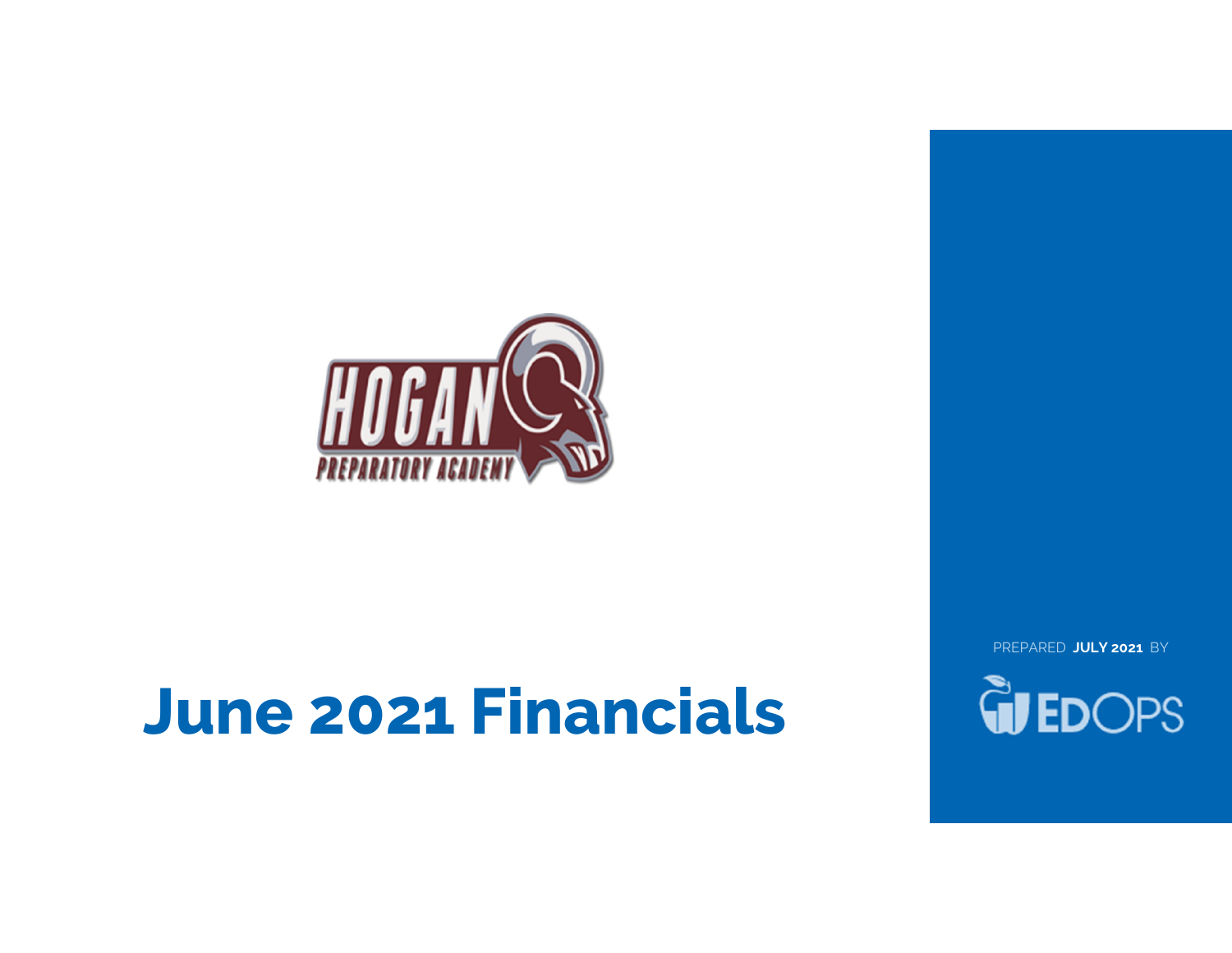## **Contents**



- $\textcolor{red}{\bullet}$  Executive Summary
- Upcoming Finance Deadlines
- $\blacksquare$ Key Performance Indicators
- Forecast Overview
- Key Forecast Changes This Month
- Annotated Financials
- $\blacksquare$ **Monthly Financials**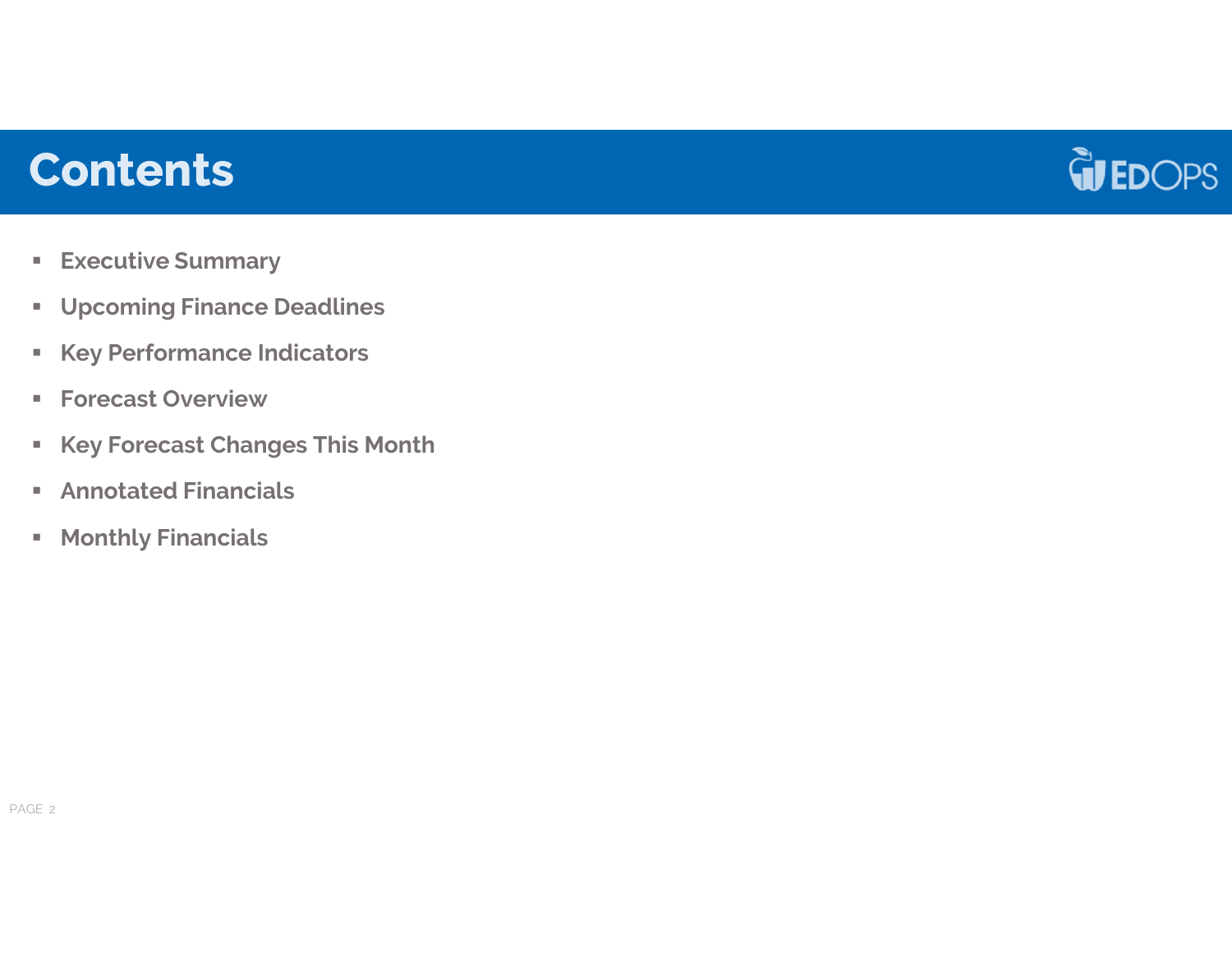

### Executive Summary

- $\mathcal{L}_{\mathcal{A}}$  Hogan Prep is ending the year with a Net Operating Income of 3.9M, which is 311k above the May close forecast.
- $\mathcal{L}_{\mathcal{A}}$  Changes were predominately driven by savings of unused expense forecasts. The largest savings were in Salaries and Benefits (110k), Elementary School Purchased Services (74k), and Professional Development (56k).
- $\overline{\phantom{a}}$ June saw the Elementary School purchase and sale transactions.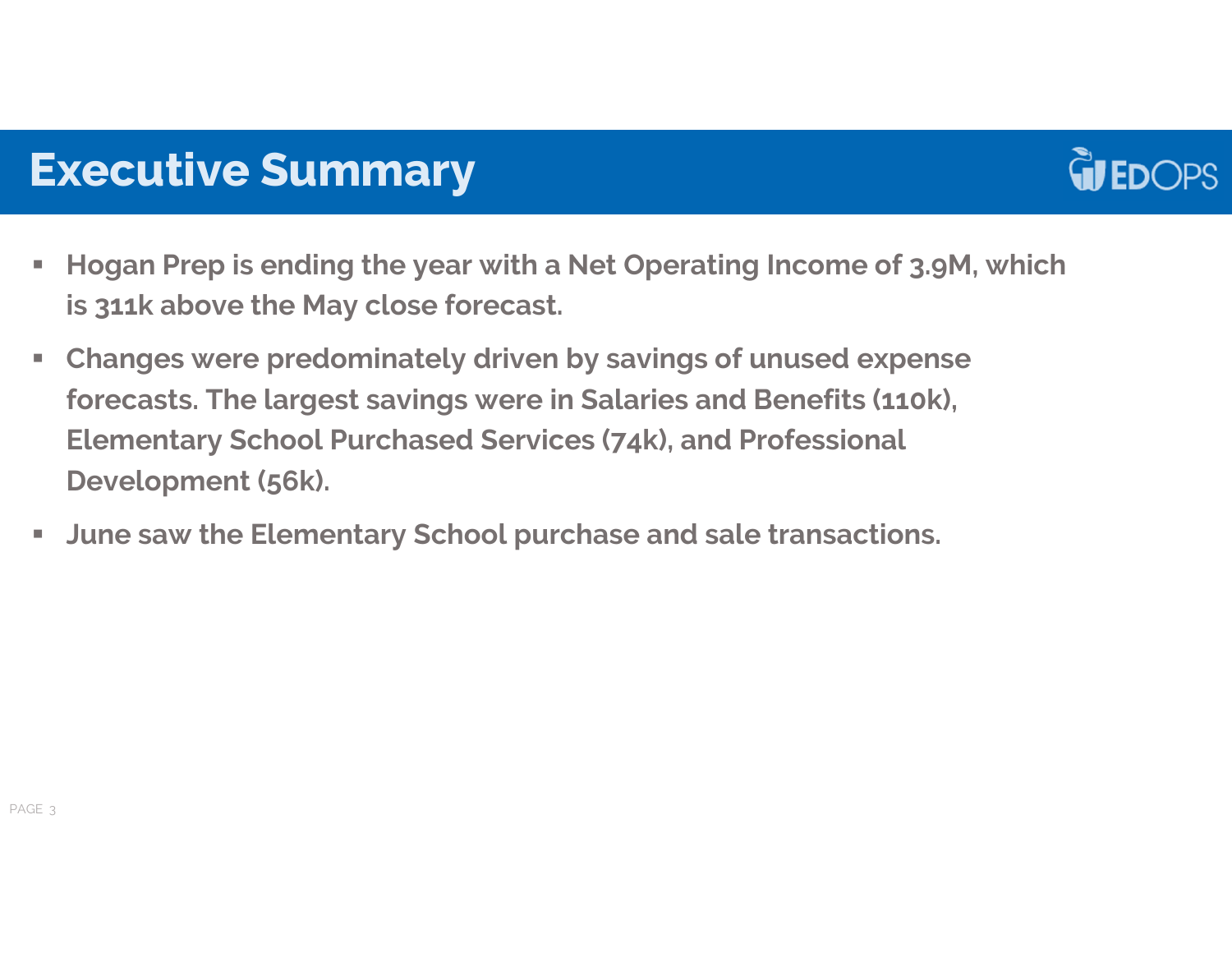## Upcoming Finance Deadlines



- $\overline{\phantom{a}}$ 8/15 Annual Secretary of the Board Report (ASBR) due
- $\mathcal{L}_{\mathcal{A}}$ 8/23 ESSER III application due
- $\mathcal{L}_{\mathcal{A}}$ 9/3 FY21 audit materials due to auditor
- $\mathcal{L}_{\mathcal{A}}$ 9/13 FY21 Audit
- $\mathbb{Z}^{\times}$ 9/30 Final Expenditure Reports deadlines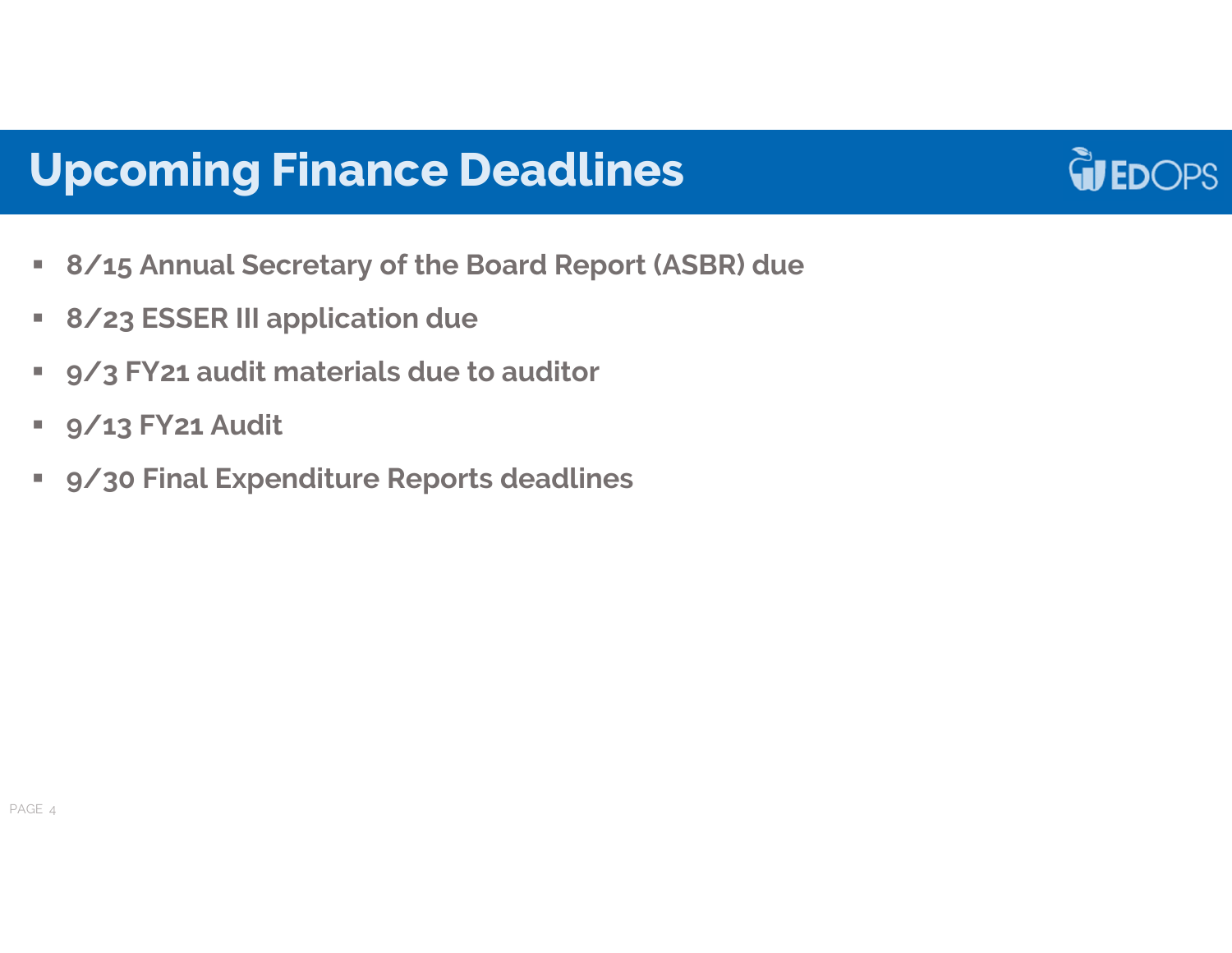## Key Performance Indicators



### Days of Cash

 Cash balance at year-end divided by average daily expenses



#### 170 DAYS OF CASH AT YEAR'S END

The school will end the year with 170 days of cash. This is above the recommended 60 days

### Gross Margin

 Revenue less expenses, divided by revenue



#### 20.8% GROSS MARGIN

 The forecasted net income is \$3.4m, which is \$3.9m above the budget. It yields a 20.8% gross margin.

### Fund Balance %

 Forecasted Ending Fund Balance / Total Expenses



#### 47.12% AT YEAR'S END

 The school is projected to end the year with a fund balance of \$6,028,581. Last year's fund balance was \$2,672,156.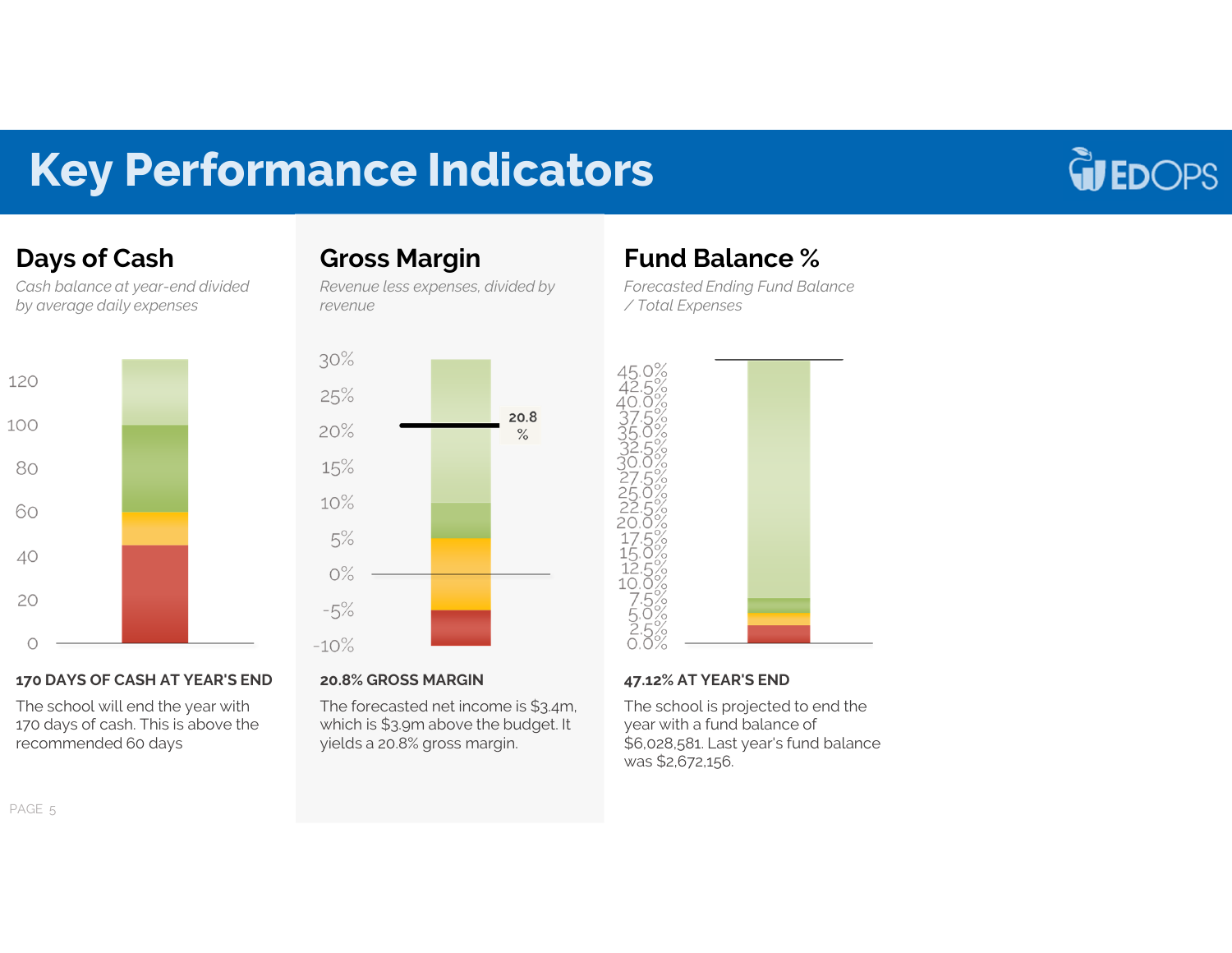## Forecast Overview



|                   | <b>Forecast</b> | <b>Budget</b> | <b>Variance</b> | <b>Variance Graphic</b> | <b>Comments</b>                                                                                 |
|-------------------|-----------------|---------------|-----------------|-------------------------|-------------------------------------------------------------------------------------------------|
| Revenue           | \$16.2m         | \$13.8m       | \$2.4m          | $+2.4m$                 | Of the 2.4M inc<br>2.3M is in an inc<br>which 1M was r<br><b>Elementary Scl</b><br>the SSKC MOU |
| <b>Expenses</b>   | \$12.8m         | \$14.3m       | \$1.5m          | $+1.5m$                 | We can think o<br>as 2.5M in savir<br>payment to Up<br>School. Larges<br>Salaries/Benef         |
| <b>Net Income</b> | \$3.4m          | $- $561k$     | \$3.9m          | 3.9 <sub>m</sub>        |                                                                                                 |

Of the 2.4M increase from budget to actuals, 2.3M is in an increase in Local Revenue, of which 1M was related to the sale of the Elementary School. Another large driver was the SSKC MOU. (+535k State; -473k Federal)

We can think of the 1.5M savings in expenses as 2.5M in savings less 1.0 in the unbudgeted payment to Upper Room for the Elementary School. Largest savings were 882k in Salaries/Benefits and 726k in Transportation.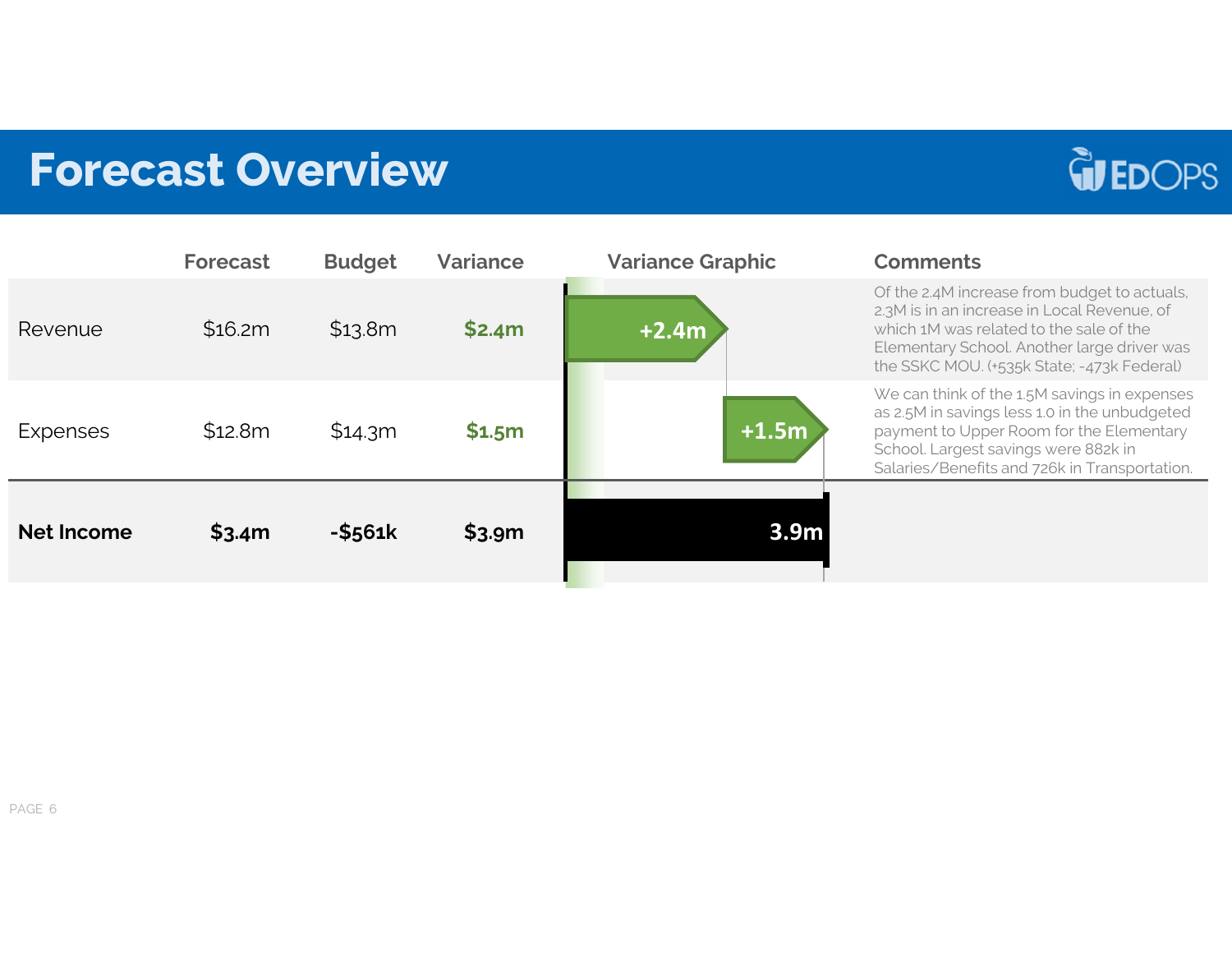## Key Forecast Changes This Month



### The June forecast <mark>increased</mark> the year-end cash expectation by \$<mark>270k</mark>. *Key changes*:

| <b>Annual Change Category</b> |                                                                                                                                                       | <b>Impact On Cash</b> |
|-------------------------------|-------------------------------------------------------------------------------------------------------------------------------------------------------|-----------------------|
| less cash                     | 999,199 Occupancy Service<br>1.0M payment to Upper Room for<br><b>\$999k</b><br>purchase of Elementary School                                         |                       |
| 996,193                       | <b>Local Revenue</b><br>more cash 975k in revenue from SSKC for sale of Elementary<br>School                                                          | \$996k                |
| 136,031                       | <b>Student Expense, Direct</b><br>more cash June actuals were 136k below forecast. Largest savings<br>(74k) were in Elementary purchase services      |                       |
| 100,366                       | <b>Federal Revenue</b><br><b>Less cash</b> Medicaid and IDEA came in higher than forecasted.<br>ESSER 148k below forecast; Title Funds below forecast |                       |
| 56,369                        | <b>Staff-Related Costs</b><br>more cash Staff-Recated Costs are 100% staff PD. The greatest<br>savings were in non-instructional PD.                  |                       |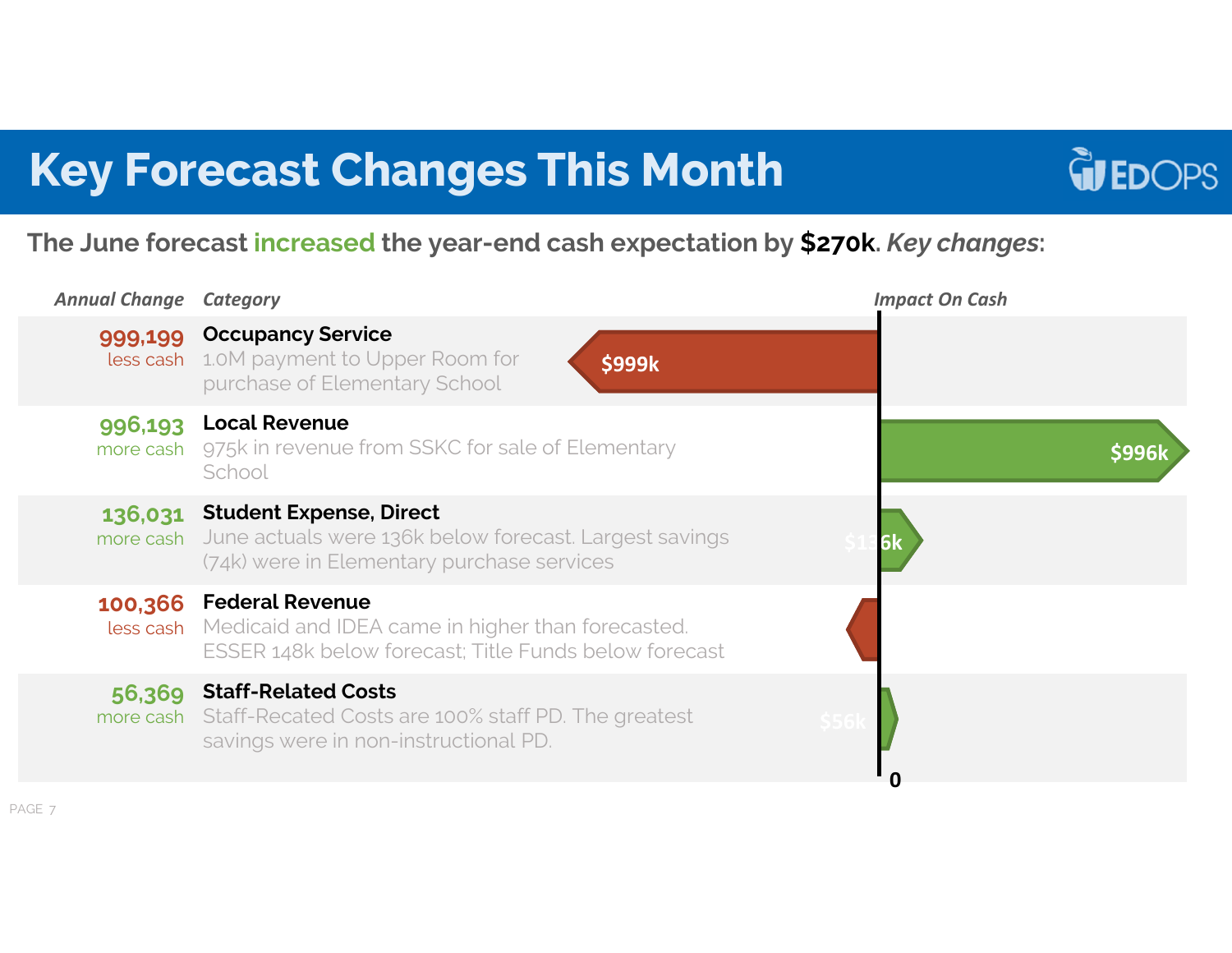|                                     |            | Year-To-Date  |            |            | <b>Annual Forecast</b> |             |                  |
|-------------------------------------|------------|---------------|------------|------------|------------------------|-------------|------------------|
|                                     | Actual     | <b>Budget</b> | Variance   | Forecast   | <b>Budget</b>          | Variance    | <b>Remaining</b> |
| Revenue                             |            |               |            |            |                        |             |                  |
| Local Revenue                       | 4,309,267  | 1,977,795     | 2,331,472  | 4,309,267  | 1,977,795              | 2,331,472   |                  |
| <b>State Revenue</b>                | 9,784,360  | 9,249,411     | 534,949    | 9,784,360  | 9,249,411              | 534,949     |                  |
| <b>Federal Revenue</b>              | 2,057,522  | 2,530,675     | (473, 153) | 2,057,522  | 2,530,675              | (473, 153)  |                  |
| <b>Total Revenue</b>                | 16,151,149 | 13,757,881    | 2,393,268  | 16,151,149 | 13,757,881             | 2,393,268   |                  |
|                                     |            |               |            |            |                        |             |                  |
| <b>Expenses</b>                     |            |               |            |            |                        |             |                  |
| Salaries                            | 6,458,925  | 6,991,877     | 532,952    | 6,458,925  | 6,991,877              | 532,952     |                  |
| <b>Benefits and Taxes</b>           | 1,705,772  | 2,055,178     | 349,405    | 1,705,772  | 2,055,178              | 349,405     |                  |
| <b>Staff-Related Costs</b>          | 181,877    | 233,099       | 51,222     | 181,877    | 233,099                | 51,222      |                  |
| Rent                                | 137,000    | 162,500       | 25,500     | 137,000    | 162,500                | 25,500      |                  |
| Occupancy Service                   | 1,928,413  | 1,101,480     | (826,933)  | 1,928,413  | 1,101,480              | (826,933)   |                  |
| Student Expense, Direct             | 888,758    | 1,262,657     | 373,899    | 888,758    | 1,262,657              | 373,899     |                  |
| Student Expense, Indirect           | 457,610    | 955,445       | 497,835    | 457,610    | 955,445                | 497,835     |                  |
| Office & Business Expense           | 779,814    | 573,713       | (206, 101) | 779,814    | 573,713                | (206, 101)  |                  |
| Transportation                      | 172,321    | 898,082       | 725,761    | 172,321    | 898,082                | 725,761     |                  |
| Total Ordinary Expenses             | 12,710,491 | 14,234,031    | 1,523,540  | 12,710,491 | 14,234,031             | 1,523,540   |                  |
| Net Operating Income                | 3,440,659  | (476, 149)    | 3,916,808  | 3,440,659  | (476, 149)             | 3,916,808   |                  |
| <b>Extraordinary Expenses</b>       |            |               |            |            |                        |             |                  |
| Captial Expenditures                | 84,233     | 84,395        | 161        | 84,233     | 84,395                 | 161         |                  |
| <b>Total Extraordinary Expenses</b> | 84,233     | 84,395        | 161        | 84,233     | 84,395                 | 161         |                  |
| <b>Total Expenses</b>               | 12,794,724 | 14,318,425    | 1,523,701  | 12,794,724 | 14,318,425             | 1,523,701 2 |                  |
| <b>Net Income</b>                   | 3,356,426  | (560,544)     | 3,916,970  | 3,356,426  | (560,544)              | 3,916,970   | 8                |
| Cash Flow Adjustments               | (31,205)   |               | (31, 205)  | (31,205)   |                        | (31,205)    |                  |
| Change in Cash                      | 3,325,221  | (560, 544)    | 3,885,765  | 3,325,221  | (560, 544)             | 3,885,765   |                  |

#### REVENUE: \$2.4M AHEAD

**O REVENUE: \$2.4M AHEAD**<br>Of the 2.4M increase from budget to actuals, 2.3M is in an increase in Local Revenue, of which 1M was related to the sale of the Elementary School. Another large driver was the SSKC MOU. (+535k State; -473k Federal)

### **@ EXPENSES: \$1.5M AHEAD**<br>We can think of the 1.5M savir

We can think of the 1.5M savings in expenses as 2.5M in savings less 1.0 in the unbudgeted payment to Upper Room for the Elementary School. Largest savings were 882k in Salaries/Benefits and 726k in Transportation.

### **O** NET INCOME: \$3.9M ahead

PAGE <sup>8</sup>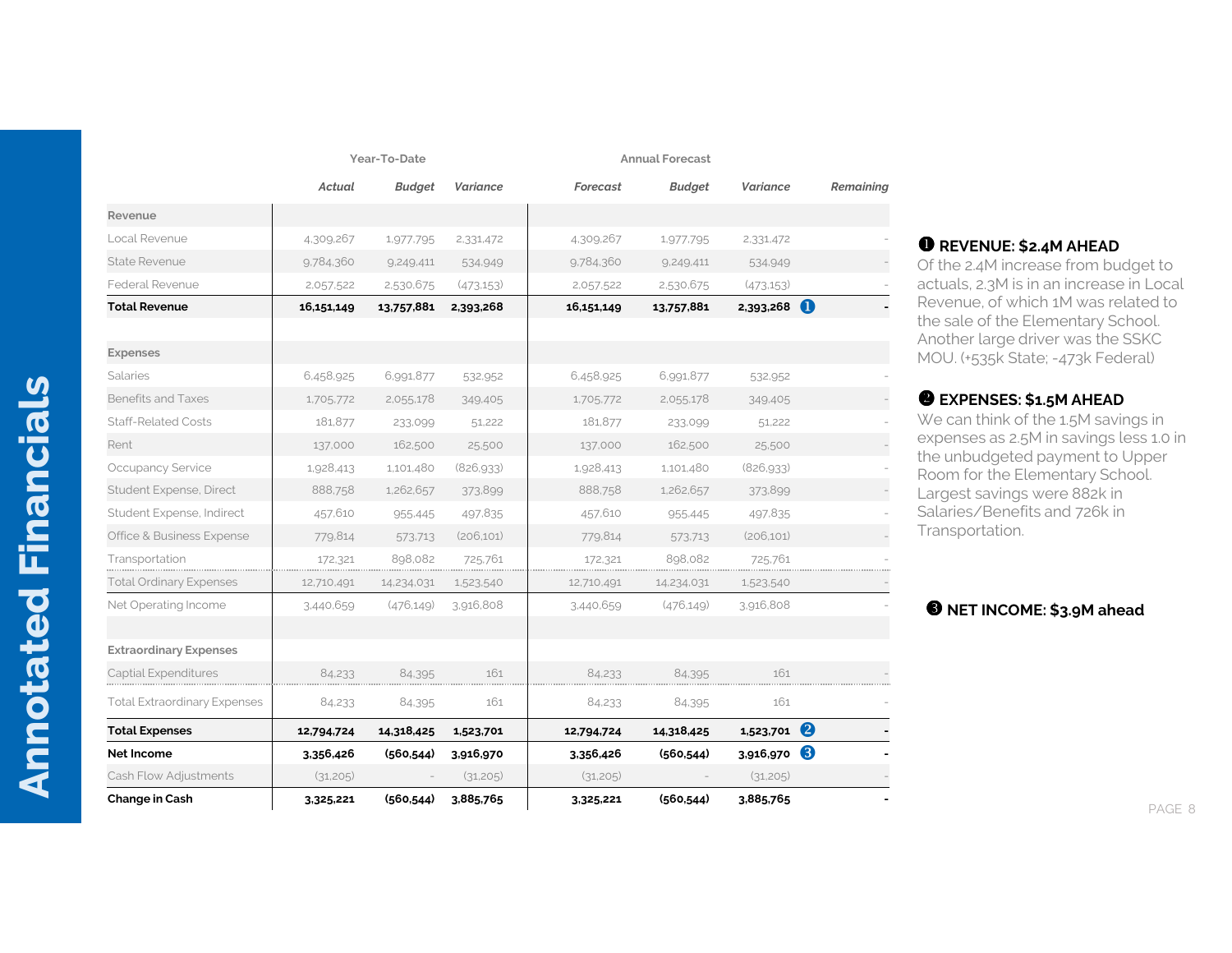|                                | Actual     |         |                             |           |          |         |                   |         |                                                                               |         |                             |                             | Forecast            |
|--------------------------------|------------|---------|-----------------------------|-----------|----------|---------|-------------------|---------|-------------------------------------------------------------------------------|---------|-----------------------------|-----------------------------|---------------------|
| Income Statement               | Jul        | Aug     | Sep                         | Oct       | Nov      | Dec     | Jan               | Feb     | Mar                                                                           | Apr     | May                         | Jun                         | <b>TOTAL</b>        |
| Revenue                        |            |         |                             |           |          |         |                   |         |                                                                               |         |                             |                             |                     |
| Local Revenue                  | 87,460     | 513,235 | 354,381                     | 416,185   | 117,882  | 107,266 | 97,512            | 579,971 | 408,490                                                                       | 97,029  | 423,740                     | 1,106,117                   | 4,309,267           |
| <b>State Revenue</b>           | 424,908    | 767,432 | 843,748                     | 811,443   | 777,748  | 813,291 | 817,453           |         | 848,726 1,026,602                                                             | 998,762 | 816,417                     | 837,830                     | 9,784,360           |
| <b>Federal Revenue</b>         | 186.282    | 20,650  | $\circ$                     | 78,252    | 59,776   | 256,860 | 337,793           | 24,272  | 63,567                                                                        | 344,381 | 35,840                      | 649,850                     | 2,057,522           |
| <b>Total Revenue</b>           |            |         | 698,650 1,301,318 1,198,129 | 1,305,880 |          |         |                   |         | 955,406 1,177,416 1,252,758 1,452,969 1,498,659 1,440,172 1,275,996 2,593,798 |         |                             |                             | 16,151,149          |
| <b>Expenses</b>                |            |         |                             |           |          |         |                   |         |                                                                               |         |                             |                             |                     |
| <b>Salaries</b>                | 518,759    | 553,895 | 549,092                     | 537,187   | 547,600  | 545,159 | 538,140           | 526,872 | 542,626                                                                       | 534,011 | 538,604                     | 526,980                     | 6,458,925           |
| <b>Benefits and Taxes</b>      | 145,980    | 137,827 | 133,147                     | 139,749   | 136,488  | 143,433 | 144,903           | 146,174 | 147,663                                                                       | 146,670 | 142,859                     | 140,879                     | 1,705,772           |
| <b>Staff-Related Costs</b>     | 19,600     | 12,108  | 15,024                      | 19,365    | 13,470   | 3,462   | 10,915            | 4,600   | 41,045                                                                        | 6,136   | 10,338                      | 25,816                      | 181,877             |
| Rent                           | 25,000     | 2,000   | 25,000                      | $\circ$   | 27,000   | $\circ$ | 2,000             | 25,000  | 25,000                                                                        | $\circ$ | $\circ$                     | 6.000                       | 137,000             |
| Occupancy Service              | 70,365     | 74,062  | 54,044                      | 63,974    | 51,913   | 50,076  | 66,698            | 64,513  | 131,061                                                                       | 51,568  |                             | 104,117 1,146,022           | 1,928,413           |
| Student Expense, Direct        | 21,643     | 15,765  | 133,154                     | 64,125    | 32,133   | 40,032  | 99,021            | 19,356  | 193,976                                                                       | 38,700  | 90,890                      | 139,963                     | 888,758             |
| Student Expense, Indirect      | 27,064     | 26,244  | 28,159                      | 51,803    | 41,077   | 46,011  | 34,508            | 25,942  | 37,969                                                                        | 33,819  | 49,328                      | 55,685                      | 457,610             |
| Office & Business Expense      | 75,465     | 76,406  | 47,868                      | 65,071    | 98,193   | 30,537  | 110,055           | 42,037  | 46,900                                                                        | 66,165  | 45,948                      | 75,170                      | 779,814             |
| Transportation                 | $\circ$    | $\circ$ | $\circ$                     | 4,940     | 2,033    | $\circ$ | 19,660            | 17,273  | 20,694                                                                        | 17,993  | 28,875                      | 60,855                      | 172,321             |
| Captial Expenditures           | 7,019      | 7,019   | 7,019                       | 7,019     | 7,019    | 7,019   | 7,019             | 7,019   | 7,019                                                                         | 7,019   | 7,019                       | 7,019                       | 84,233              |
| <b>Total Ordinary Expenses</b> | 910,894    | 905,327 | 992,508                     | 953,234   | 956,926  |         | 865,729 1,032,918 |         | 878,788 1,193,952                                                             |         |                             | 902,080 1,017,979 2,184,389 | 12,794,724          |
| <b>Total Expenses</b>          | 910,894    | 905,327 | 992,508                     | 953,234   | 956,926  |         | 865,729 1,032,918 |         | 878,788 1,193,952                                                             |         | 902,080 1,017,979 2,184,389 |                             | 12,794,724          |
| Net Income                     | $-212,244$ | 395,991 | 205,621                     | 352,646   | $-1,521$ | 311,687 | 219,840           | 574,181 | 304,707                                                                       | 538,092 | 258,017                     | 409,409                     | 3,356,426           |
| Cash Flow Adjustments          | $-38,012$  | 864     | 63,376                      | 1,922     | $-2,728$ | 699     | 4,294             | 8,123   | $-65,784$                                                                     | 68,420  | $-11,972$                   | $-60,406$                   | $-31,205$           |
| Change in Cash                 | -250,257   | 396,855 | 268,997                     | 354,567   | $-4,249$ | 312,386 | 224,134           | 582,304 | 238,924                                                                       | 606,512 | 246,045                     | 349,003                     | 3,325,221<br>PAGE 9 |